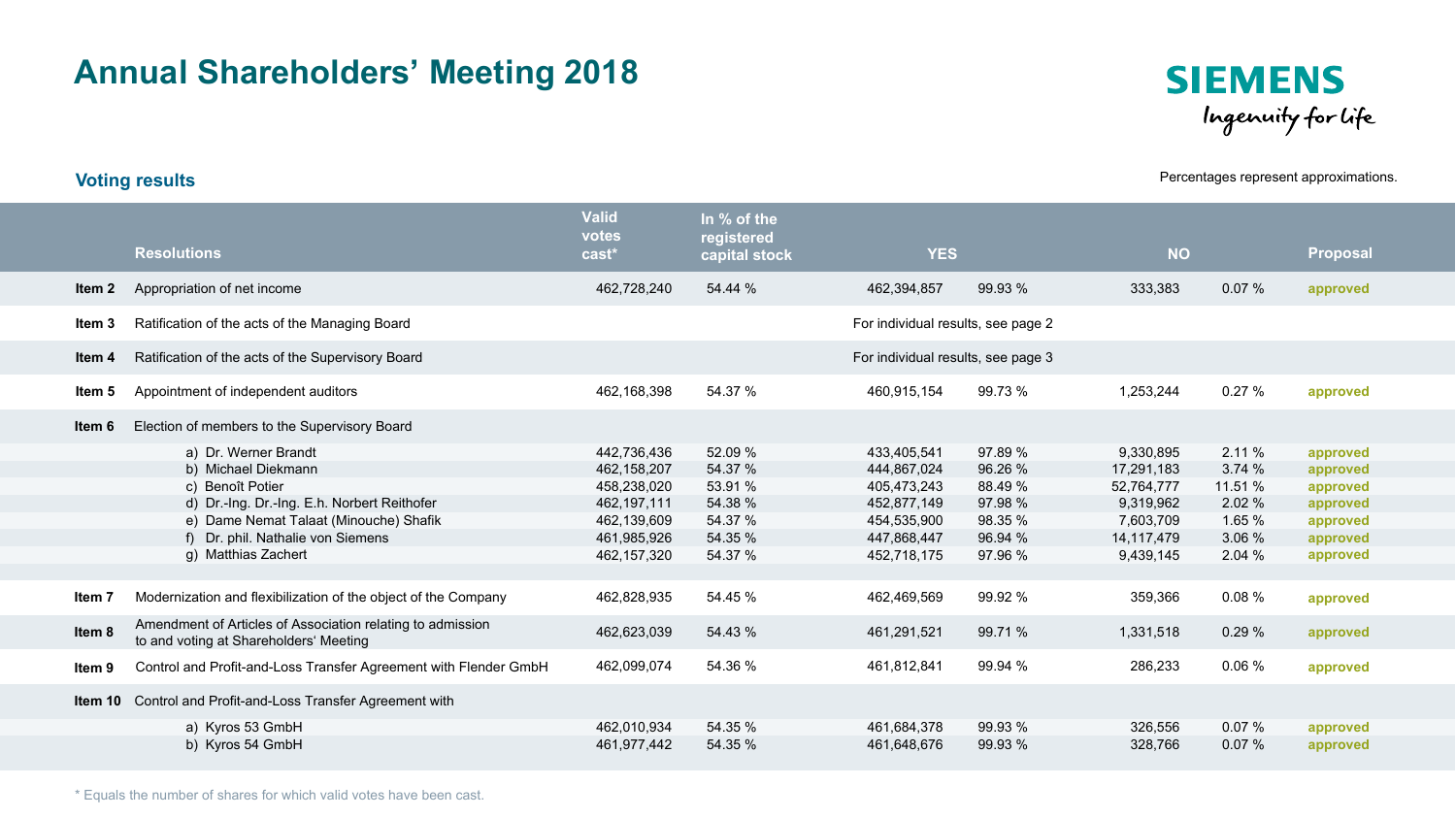# **Annual Shareholders' Meeting 2018**



**Voting results Percentages represent approximations.** 

|        | <b>Resolutions</b>                             | <b>Valid</b><br>votes<br>cast* | In $%$ of the<br>registered<br>capital stock | <b>YES</b>  |         | <b>NO</b> |       | Proposal |
|--------|------------------------------------------------|--------------------------------|----------------------------------------------|-------------|---------|-----------|-------|----------|
| Item 3 | Ratification of the acts of the Managing Board |                                |                                              |             |         |           |       |          |
|        | Joe Kaeser                                     | 460.834.443                    | 54.22 %                                      | 458.698.293 | 99.54 % | 2,136,150 | 0.46% | approved |
|        | <b>Roland Busch</b>                            | 460,833,132                    | 54.22 %                                      | 459.125.701 | 99.63%  | 1,707,431 | 0.37% | approved |
|        | Lisa Davis                                     | 460,834,722                    | 54.22 %                                      | 458.693.009 | 99.54 % | 2,141,713 | 0.46% | approved |
|        | Klaus Helmrich                                 | 460.832.649                    | 54.22 %                                      | 459.126.622 | 99.63%  | 1.706.027 | 0.37% | approved |
|        | Janina Kugel                                   | 460,833,841                    | 54.22 %                                      | 459.114.195 | 99.63 % | 1,719,646 | 0.37% | approved |
|        | Cedrik Neike (since 2017-04-01)                | 460,833,672                    | 54.22 %                                      | 459.121.556 | 99.63 % | 1,712,116 | 0.37% | approved |
|        | Siegfried Russwurm (until 2017-03-31)          | 460,827,746                    | 54.22 %                                      | 459,121,026 | 99.63 % | 1,706,720 | 0.37% | approved |
|        | Michael Sen (since 2017-04-01)                 | 460,831,370                    | 54.22 %                                      | 459,123,073 | 99.63 % | 1,708,297 | 0.37% | approved |
|        | Ralf P. Thomas                                 | 460,832,002                    | 54.22 %                                      | 459.125.205 | 99.63%  | 1.706.797 | 0.37% | approved |